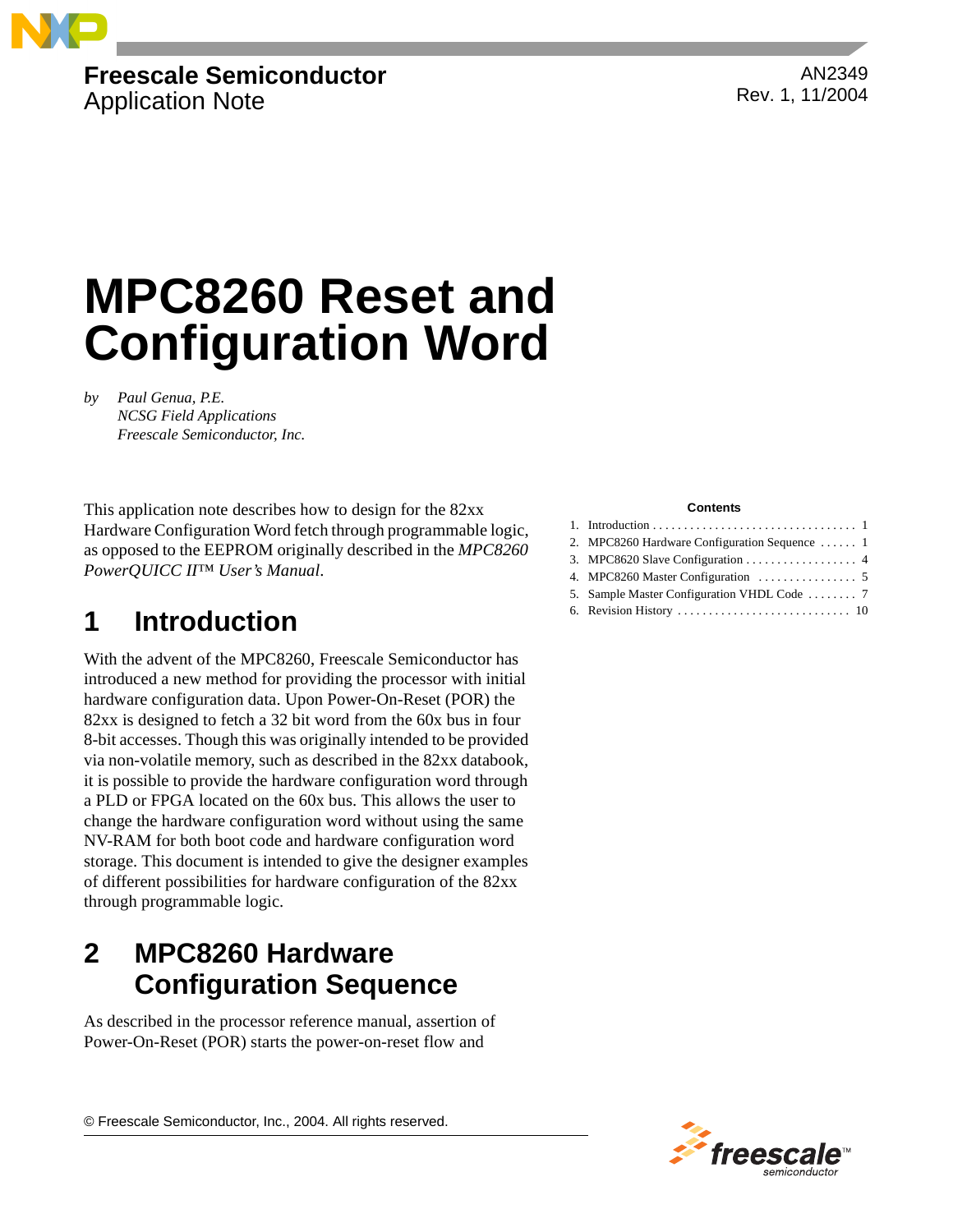

### **MPC8260 Hardware Configuration Sequence**

initializes the 82xx. Upon deassertion of POR, the 82xx reads the state of ~RSTCONF. If ~RSTCONF is detected as a logic-high state upon deassertion of POR, then the 82xx becomes a configuration slave and waits for toggling of ~RSTCONF to latch in a hardware reset configuration word from its data bus. If ~RSTCONF is logic-low upon deassertion of POR, then the 82xx determines that it is a configuration master and then initializes accesses to fetch its hardware configuration word.

The Configuration word for the now master 82xx is accessed as four, byte-wide transfers to a memory located at CS0 on the 60x Bus.The hardware word is read, most significant byte first, from the most significant byte lane on the 82xx.

| <b>Byte 0 Address</b> | <b>Byte 1 Address</b> | <b>Byte 2 Address</b> | <b>Byte 3 Address</b> |
|-----------------------|-----------------------|-----------------------|-----------------------|
| 0x00                  | 0x08                  | 0x10                  | 0x18                  |

**Table 1. MPC8260 Reset Word Accesses**

The master 82xx attempts to configure up to 7 slave 82xx devices. It continues reading 4 more bytes in order to form the configuration word of a first slave device. The Master 82xx then reassembles the word into one 32-bit word and drives the word onto the Slave's D[0-31] while toggling its RSTCONF as a strobe for latching in the hardware word. This will continue until the Master reads and configures slaves 1 through 7. See [Figure](#page-1-0) 1 and [Figure](#page-2-0) 2.



<span id="page-1-0"></span>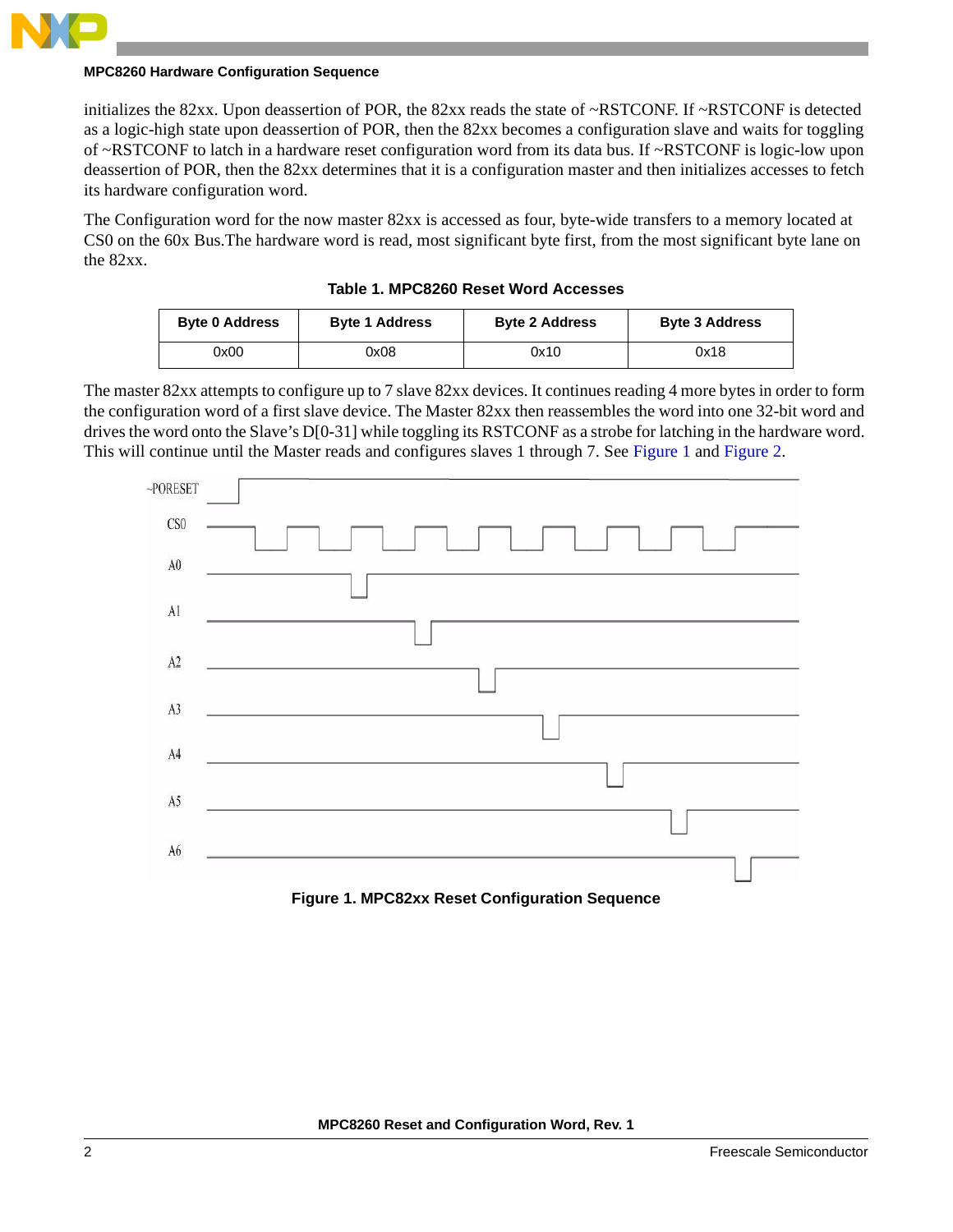

**MPC8260 Hardware Configuration Sequence**



**Figure 2. Master Configuration of 1st Slave Device**

<span id="page-2-0"></span>The Hardware Configuration Word sequence will be initiated at every ~Hreset assertion.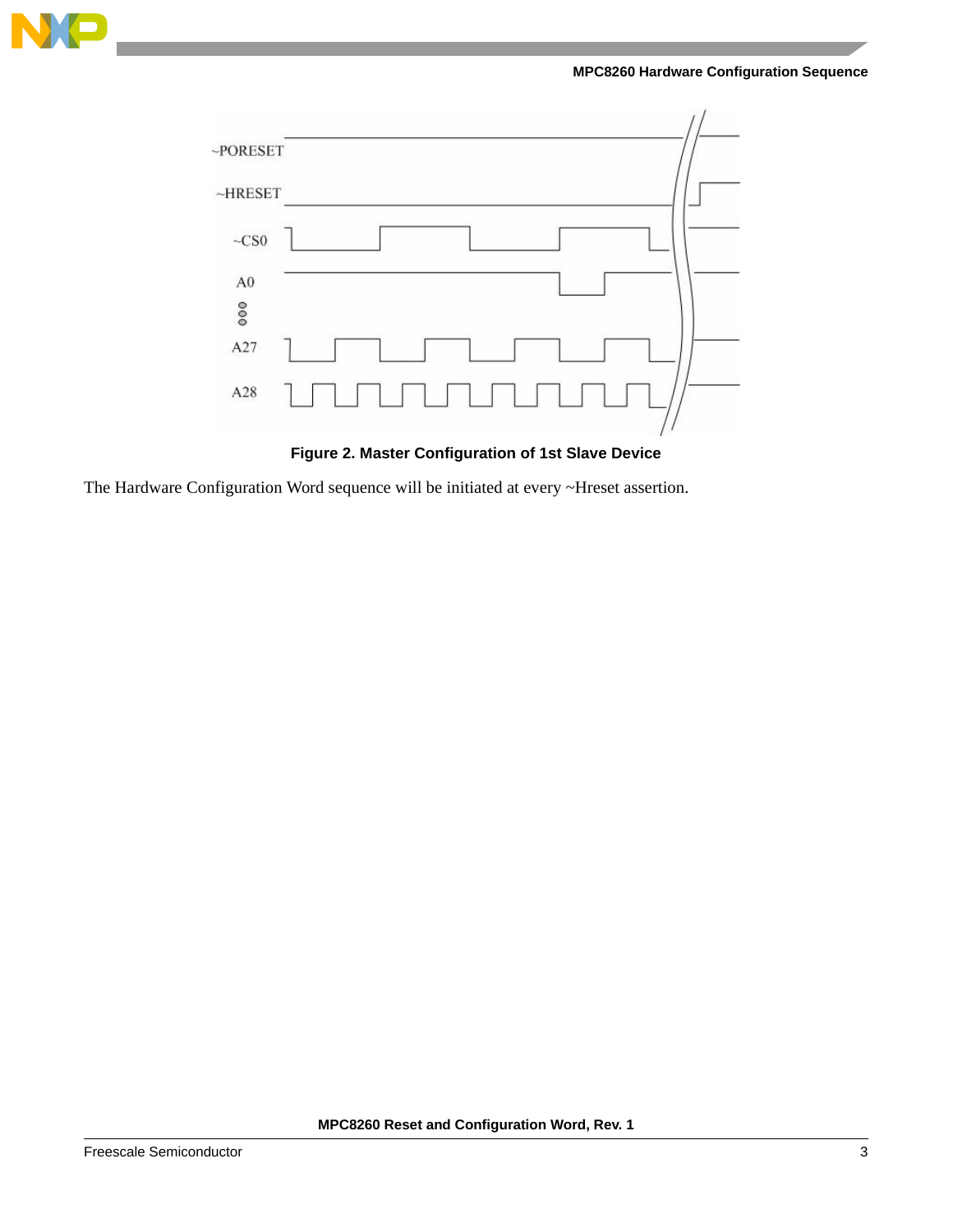

**MPC8620 Slave Configuration**

# <span id="page-3-0"></span>**3 MPC8620 Slave Configuration**

A system can be designed with a PLD emulating the intended master MPC8260, such that the MPC8260 in question can be configured as a slave. A typical schematic is shown in [Figure](#page-3-1) 3.



**Figure 3. MPC8260 Slave Configuration**

<span id="page-3-1"></span>The PLD, in the slave configuration mode, will need to drive the whole configuration word onto the 82xx's data bus while toggling the ~RSTCONF line. **Note that the 82xx needs a minimum of 5ns from deassertion of ~PORESET to driving ~RSTCONF to ensure the part does not come up in master mode.**

The slave 82xx then will latch the reset configuration word from the 60x bus on the rising edge of the system clock. **If the ~RSTCONF pulse spans multiple clock cycles, then the value of the data bus on the last clock's rising edge will be the one used for the reset configuration word.** Thus one must ensure the ~RSTCONF pulse is greater than a clock period plus setup/hold time.

The configuration process must be completed before the MODCK pins are sampled by the processor (1024 clock cycles after ~PORESET is deasserted). If ~RSTCONF is not toggled by 1024 clocks after deassertion of ~PORESET, then the 8260 will boot with the default configuration as described in the reference manual.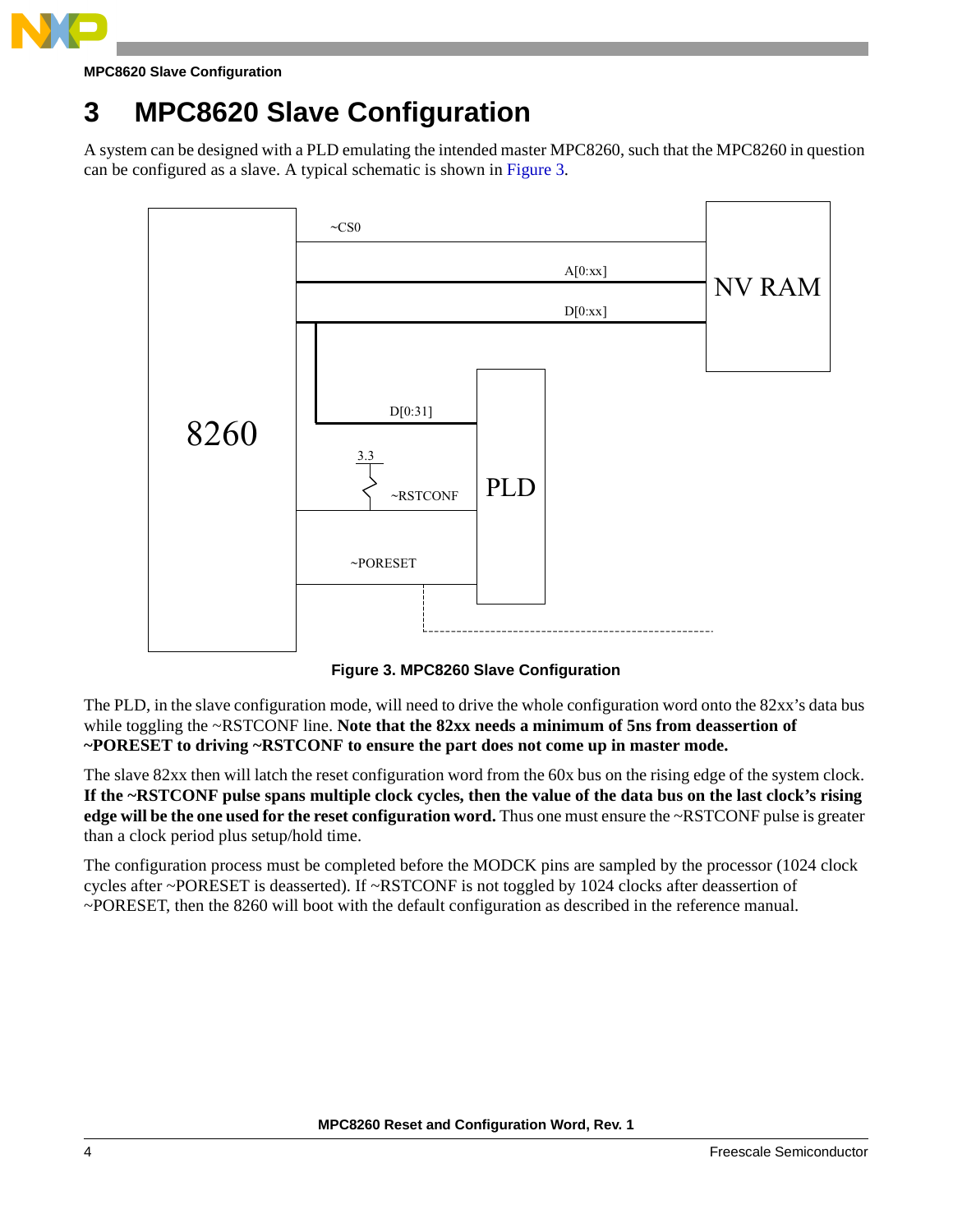

**MPC8260 Master Configuration**



### <span id="page-4-0"></span>**4 MPC8260 Master Configuration**

It may be desirable to design a system in which a PLD is used to emulate the intended EPROM for 82xx Master Configuration Setup. In such a design, the PLD would sit on the bus between the 8260 and nonvolatile memory, in effect intercepting Chip Select 0 (CS0) during the configuration phase and passing CS0 through to NV-RAM during normal operation.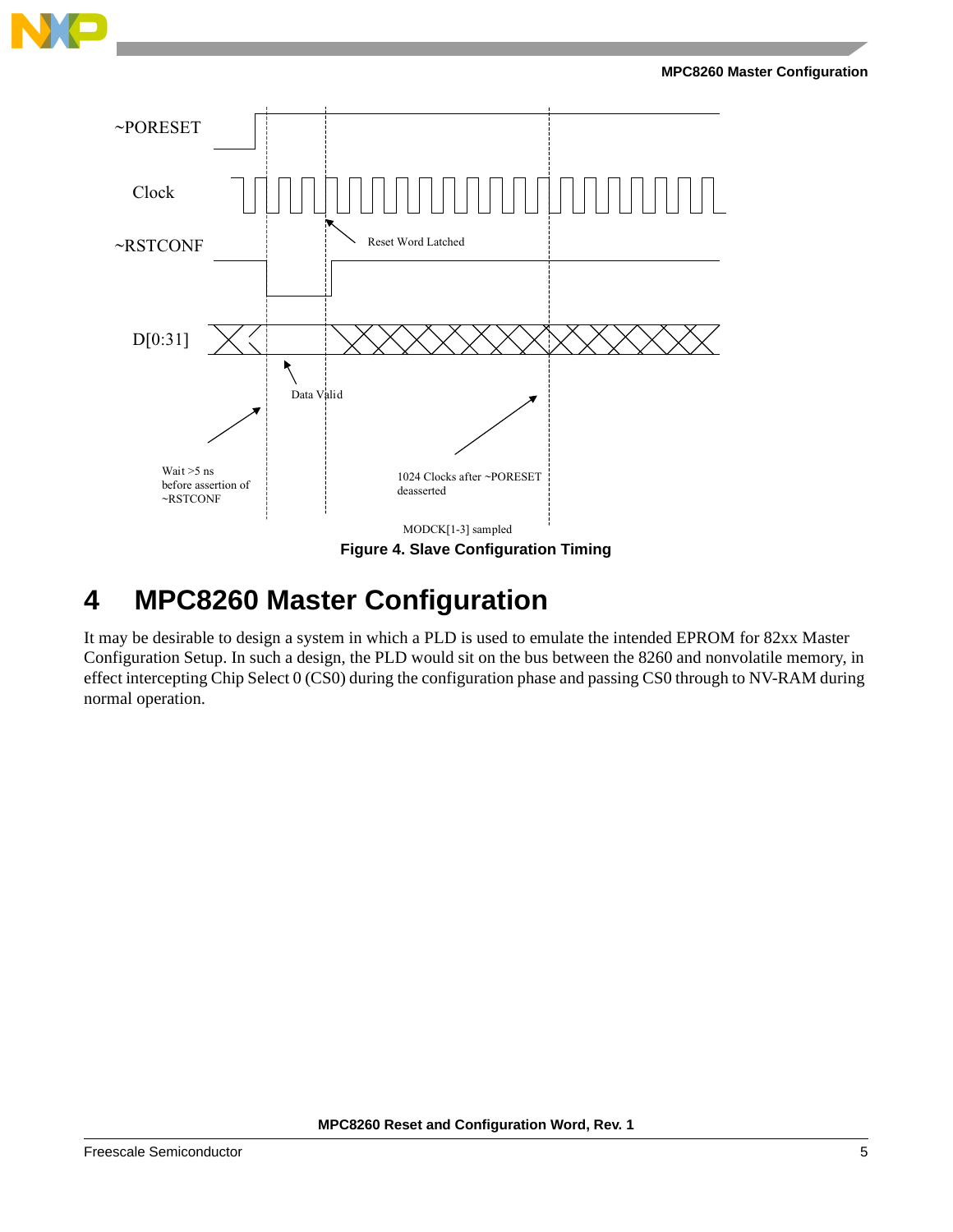

### **MPC8260 Master Configuration**



<span id="page-5-0"></span>The 82xx, in Master configuration mode, will fetch the hardware configuration word from ~CS0 in four, byte-wide transfers. The PLD will act as a 4-byte device, to be accessed on ~CS0. If the master is not used to configure slave devices, only addresses A[27:28] are necessary at the PLD. Since the four configuration bytes are located at addresses 0x00, 0x08, 0x10, and 0x18, this would save pins on the external device. In the PLD logic we are able to use ~HRESET AND'ed with CS0 to select the PLD's register for the hardware configuration word since ~HRESET is always asserted during the configuration process.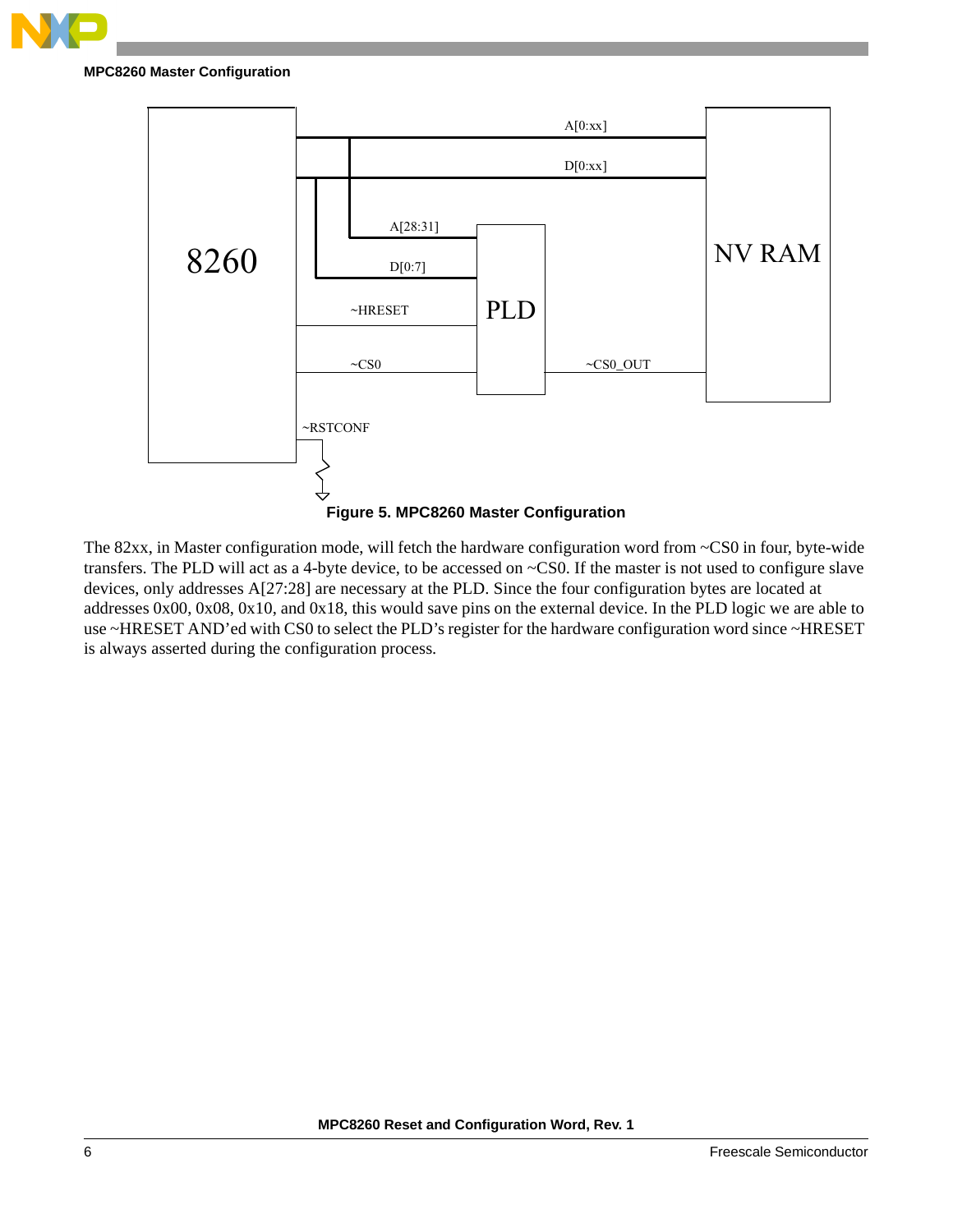

**Sample Master Configuration VHDL Code**



**Figure 6. Master Configuration Timing**

### <span id="page-6-1"></span><span id="page-6-0"></span>**5 Sample Master Configuration VHDL Code**

File Name: master.vhd

Rev: 0.0

Author: Paul Genua

This code is meant to provide a hardware configuration word of 0x0C820205 to an MPC8260 configuration master during the boot-up sequence.

CS0 and HRESETN are used to determine that the configuration word is to be provided. In the absence of HRESETN low, CS0\_IN is passed through the PLD to CS0\_OUT which is connected to NVRAM.

```
library ieee;
use ieee.std logic 1164.all;
package pkgmaster is
    component master
    port (
              hresetn : in STD LOGIC;
                      -- hresetn: 8260 hard reset
              cs0 in : in STD LOGIC;
```
**MPC8260 Reset and Configuration Word, Rev. 1**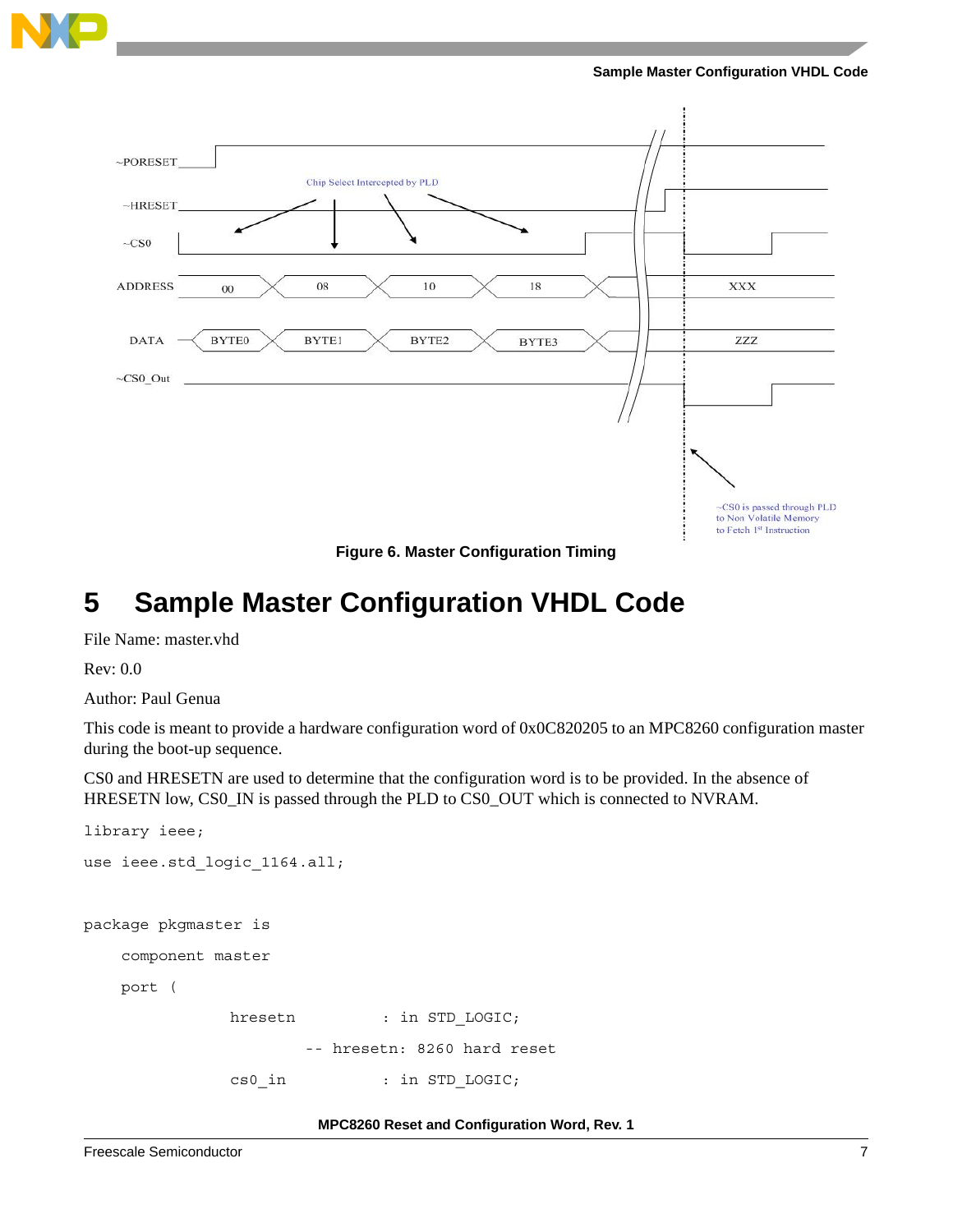

```
Sample Master Configuration VHDL Code
```

```
-- CS0 output from 8260
              cs0 out : out STD LOGIC;
                      -- CS0 output from PLD to NVRAM
              data860_out_p: out STD_LOGIC_VECTOR (7 downto 0);
                      -- 8260 DataBus
              addr860 : in STD_LOGIC_VECTOR (4 downto 0)
                      -- 8260 Address Bus
              );
    end component;
end pkgmaster;
library ieee;
use ieee.std logic 1164.all;
entity master is
       port (
              hresetn : in STD_LOGIC;
                      -- hresetn: 8260 hard reset
              cs0 in : in STD LOGIC;
                      -- CS0 output from 8260
              cs0 out : out STD LOGIC;
                      -- CS0 output from PLD to NVRAM
              data860 out p: out STD LOGIC VECTOR (7 downto 0);
                      -- 8260 DataBus
              addr860 : in STD LOGIC VECTOR (4 downto 0)
                      -- 8260 Address Bus
       );
end master;
```

```
architecture master arch of master is
```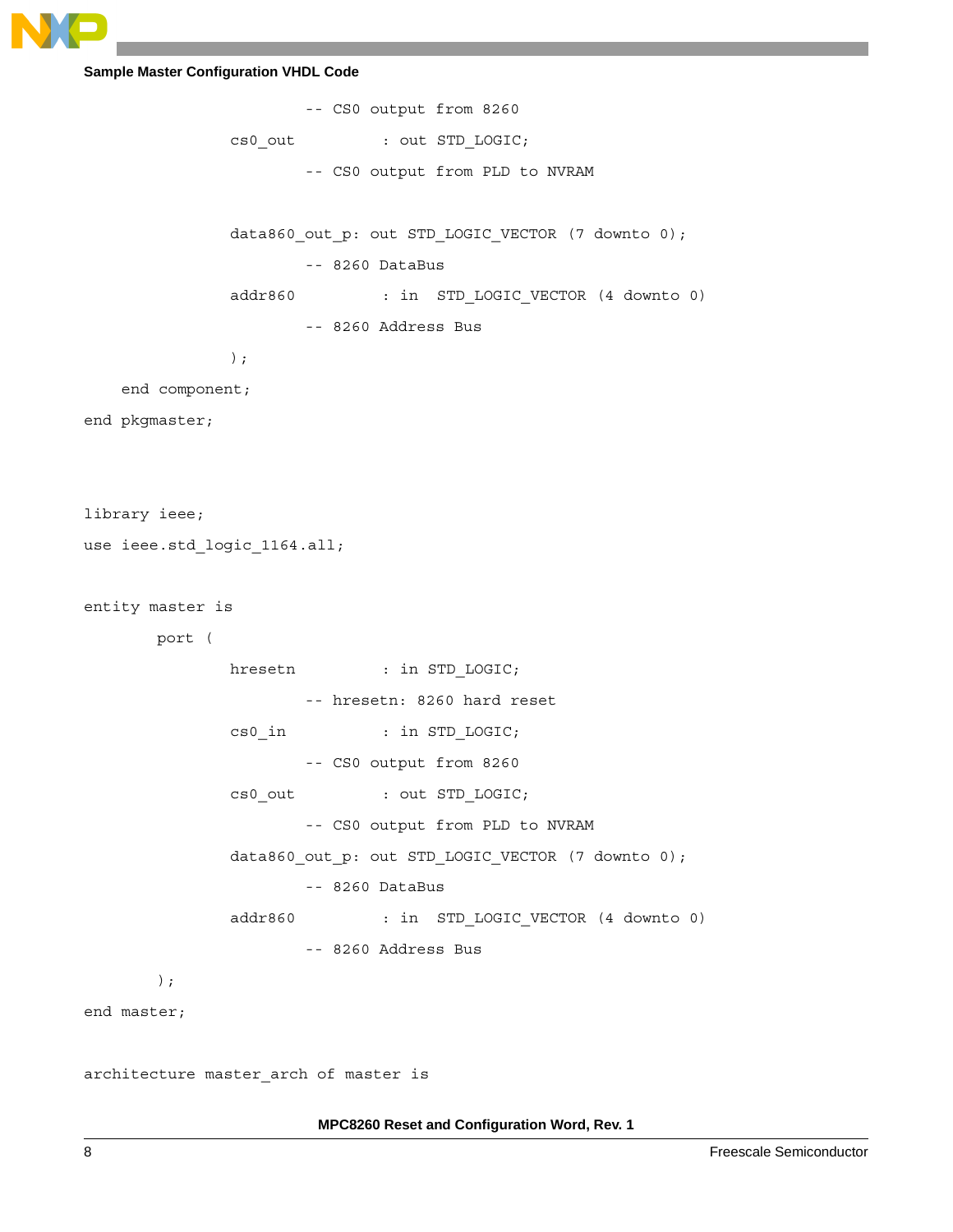

```
signal data860 z: STD LOGIC VECTOR (7 downto 0);
        signal data860_in: STD_LOGIC_VECTOR (7 downto 0);
        signal data cs0 : std logic vector (7 downto 0);
        signal csn_d0 : std_logic;
        signal wr_cs0 : boolean;
begin 
-- CS0 Process
-- When Hreset = 1 CS0 in gets passed through to CS0 out for FLASH
-- When resetting, acts as ROM & outputs 8260 HRESET config
-- HRESET Word is four byte accesses at 0x00, 0x08, 0x10, 0x18
process begin
                if cs0_in = '0' then
                        if hresetn= '1' then
                                 cs0 out \leq '0';
                                 wr cs0 \leq false;
                        else 
                                         cs0 out \leftarrow 1';
                                         wr cs0 \leq true;
                                         case addr860 is
                                                 when "00000" =>
                                                         data_cs0 <= "00001100";
                                                 when "01000" =>
                                                         data cs0 \leq "10000010";
                                                 when "10000" =>
                                                         data_cs0 <= "00000010";
```
when "11000" =>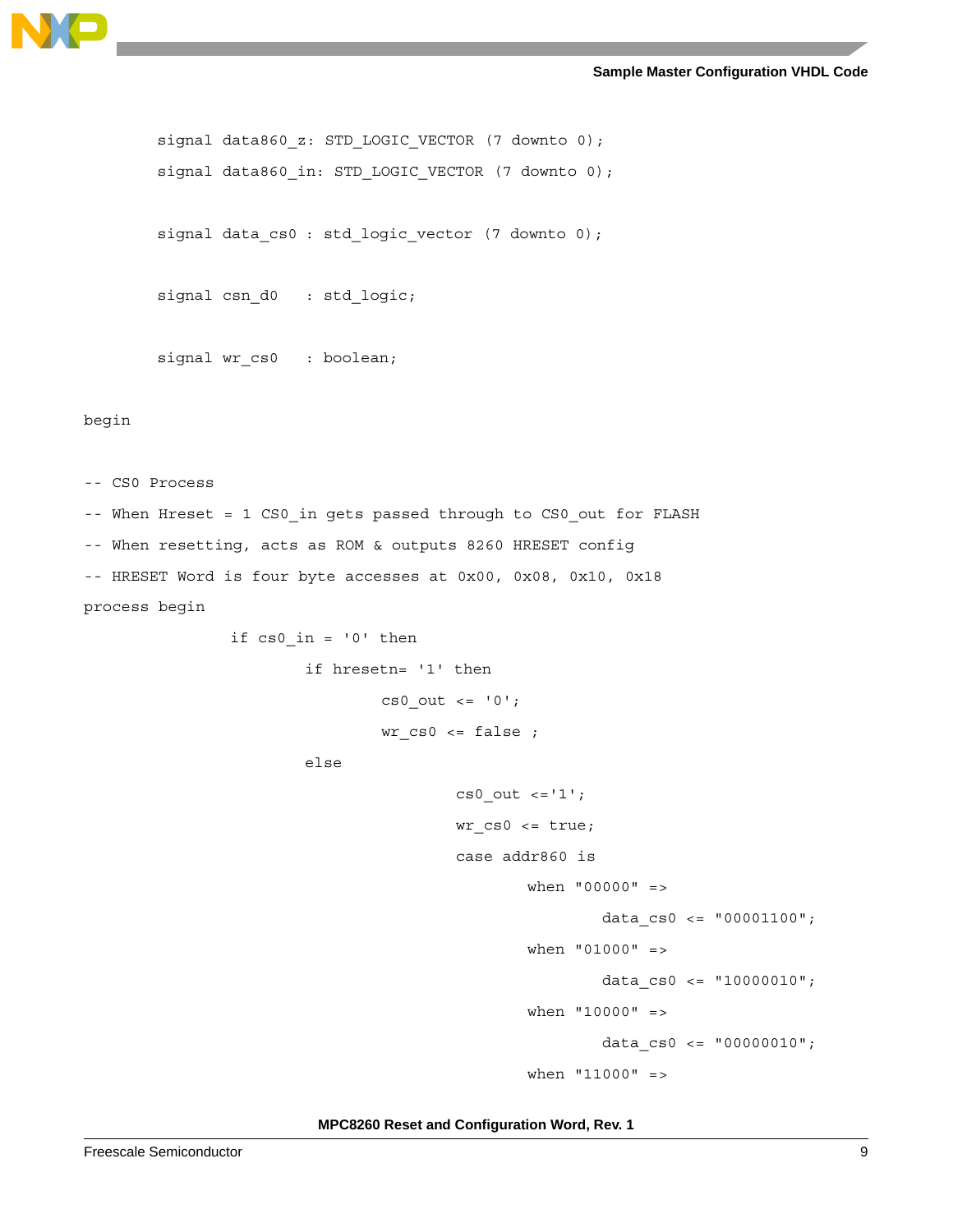

```
Revision History
```

```
data_cs0 <= "00000101";
```
when others=>

data\_cs0 <= "00000000";

end case;

```
end if;
else if cs0_in = '1' then
        cs0_out <='1';
        wr cs0 \leq false ;
end if;
end if;
```
end process;

data860\_out\_p <= data\_cs0 when  $wr_c$ cs0 else (others => 'Z');

end master\_arch;

### <span id="page-9-0"></span>**6 Revision History**

### **Table 2. Revision History**

| <b>Revision</b> | <b>Release Date</b> | <b>Changes</b>                                                                                                                                                                            |
|-----------------|---------------------|-------------------------------------------------------------------------------------------------------------------------------------------------------------------------------------------|
|                 | 11/2004             | Updated Figure 2, Figure 5, and Figure 6. Added Figure 1. Updated text in Section 2,<br>"MPC8260 Hardware Configuration Sequence," in order to clarify the Master<br>Configuration cycle. |
|                 | 10/2002             | Initial release                                                                                                                                                                           |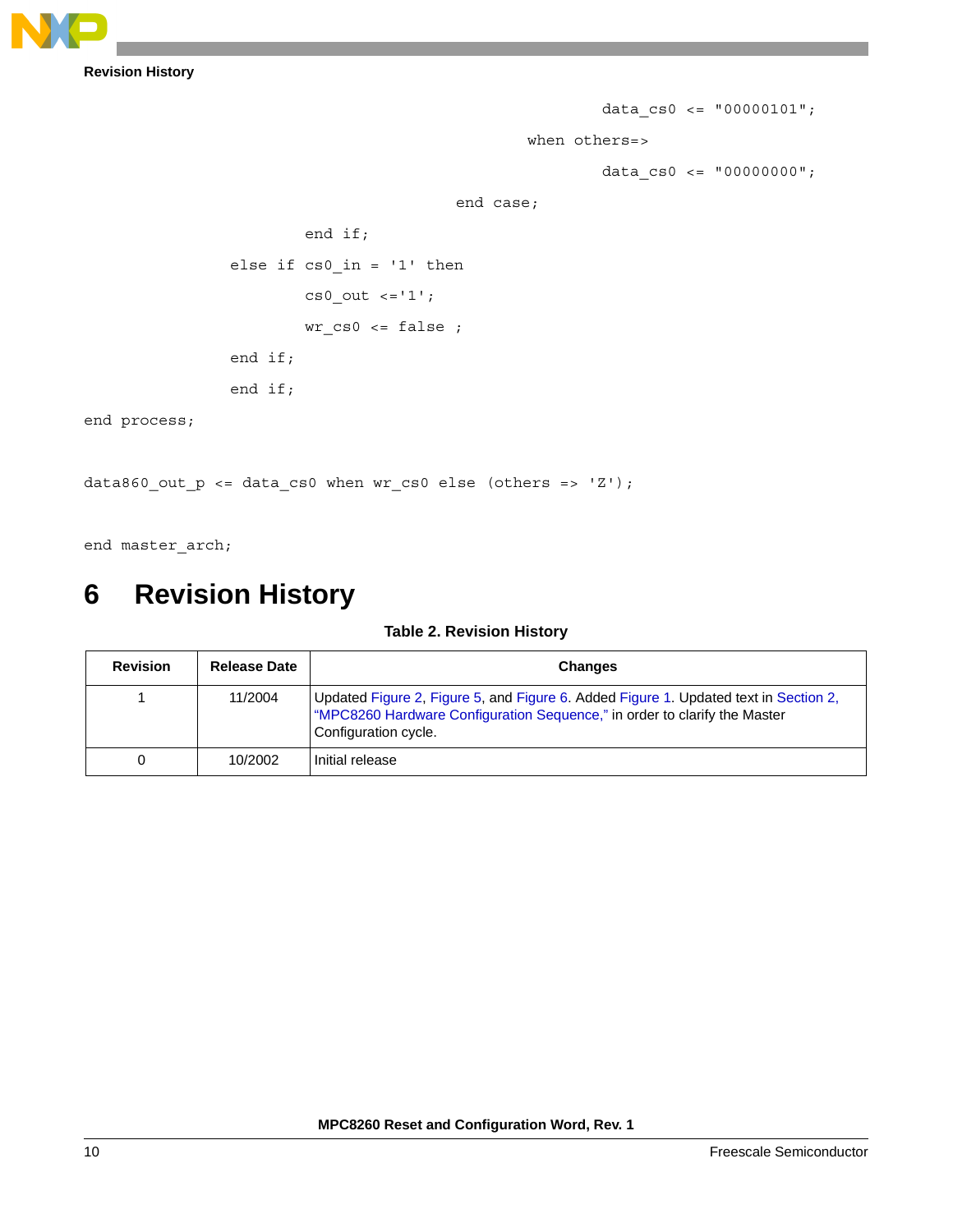

 $\overline{\phantom{a}}$ 

**Revision History**

### **THIS PAGE INTENTIONALLY LEFT BLANK**